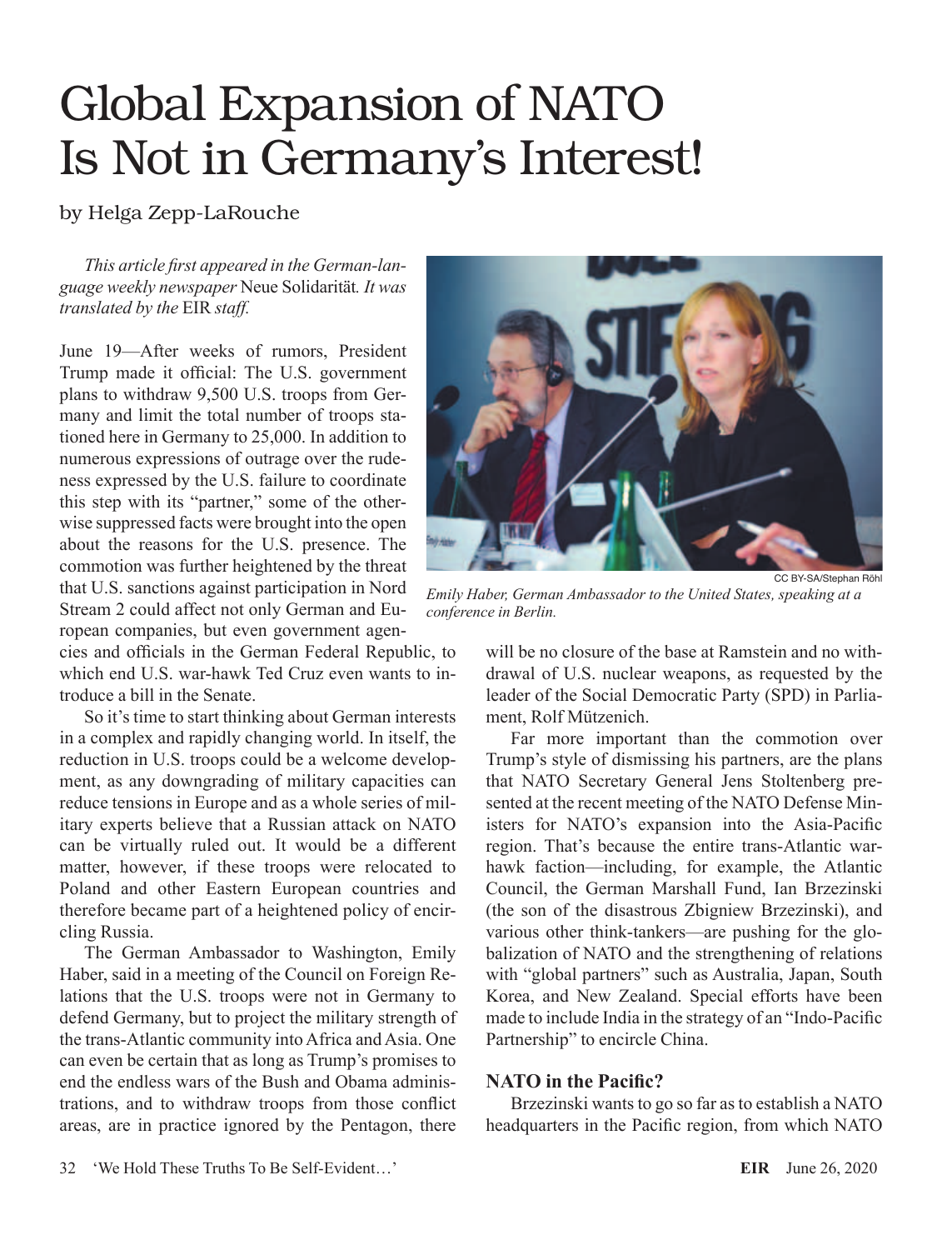

maneuvers would be coordinated and which would by no means be limited to purely military operations, saying that NATO's entire range of diplomatic, economic, technological, social and military capabilities must be mobilized to demonstrate the "geopolitical power" of the West. *The Economist* commented that the real discussion in NATO, which is much more important than the "short-term spats" between Germany and the United States, is how will NATO counter China's

rise in the next ten years, and thus still have a purpose in 2030.

NATO Secretary General Jens Stoltenberg professes to be "concerned" about China's rise and Chinese investments in nuclear weapons and long-range missiles that could reach Europe. He is silent about the fact that China's "rise" is because it has lifted 850 million of its citizens out of poverty, and relies to do so on the very scientific and technological progress that the EU is throwing out of the window with its economically insane "Green Deal."



*Former Chief White House Strategist Steve Bannon.*

He also hides the fact that the surge in Chinese armaments investments is in response to the hysterical anti-China campaign currently being escalated by the British and war-hawks like top U.S. officials Mike Pompeo and Mark Esper. He also forgets to mention that China, according to the Swedish research institute SIPRI, has only about 5 percent as many nuclear weapons as the U.S. has.

To the extent that the prowar trans-Atlantic faction is trying to escalate the military encirclement of Russia and China and is even intent on the complete economic decoupling of China, pressure is increasing for Europe to be fully integrated into the anti-China campaign. Probably the wildest propagandist in this regard is Steve Bannon, a representative of the

extreme right in the U.S., who recently called for the immediate decoupling of the West from China in the German newspaper *Die Welt*, owned by the notorious Springer publishing house. Bannon asserts that this is not a cold, but rather a hot war, and if the EU wants to try to avoid this war, the European countries will end up as the "vassals" of China.

The same line is taken by the Green leader Reinhard Bütikofer, Co-President of the Inter-Parliamentary Al-

> liance on China (IPAC), whose political similarity is not only to Bannon. IPAC includes war-hawks like U.S. Senators Marco Rubio and Bob Menendez, who obviously don't mind doing political things together with Bütikofer, a former member of the *Kommunistischer Bund Westdeutschlands* (Communist Union of West Germany, KBW).

> The KBW was one of the numerous so-called "K" groups at the time of the 68er youth uprisings and the SDS (Students for a Democratic Society), the preeminent U.S. new left